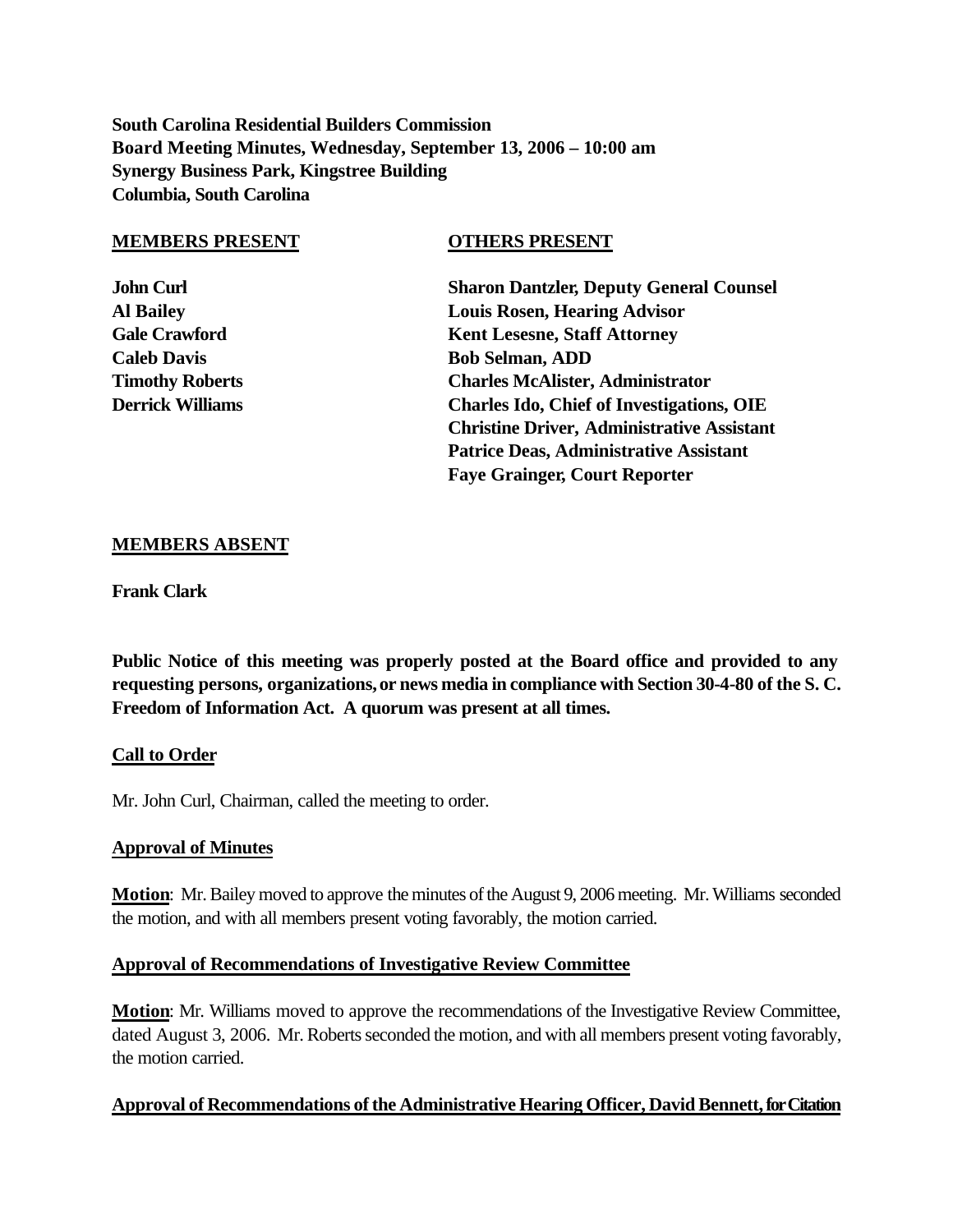# **Appeals**

**Motion**: Mr. Bailey moved to approve the recommendations of the Administrative Hearing Officer, David Bennett, for Citation Appeals on behalf of Booker Davis and Curtis Neat. Mr. Davis seconded the motion, and with all members present voting favorably, the motion carried.

# **Approve Recommendation of Administrative Hearing Officer, David Bennett, for Bond Hearings**

**Motion:** Mr. Williams moved to approve the recommendations of the Administrative Hearing Officer, David Bennett, for Bond Hearings on behalf of John D. Weaver and Earnest Broach. Mr. Roberts seconded the motion, and with all members present voting favorably, the motion carried.

# **Approve Recommendations of Administrator, Charles McAlister, for Bond Claim**

**Motion**: Mr. Williams moved to approve the recommendations of the Administrator, Charles McAlister, for Bond Claim on behalf of John D. Weaver and Earnest Broach. Mr. Davis seconded the motion, and with all members present voting favorably, the motion carried.

## **Appeal of Administrative Hearing Officer, David Bennett, Recommendation for Bond Hearing**

Mr. McAlister informed the Commission that Jonathan F. Krell, Esquire, attorney for Robert Perrineau has requested that this matter be continued until October 11, 2006.

# **Appeal of Administrator, Charles McAlister, Recommendation for Bond Claim**

Mr. McAlister informed the Commission that Mr. Timothy Roller has requested an appeal of the amount of a bond claim that was awarded to him by the Administrator. Mr. McAlister further stated that his decision was based on the estimates he received from Mr. Roller and the Commission Order, which addressed the windows and waterproofing.

Mr. Roller informed the Commission that the bond claim awarded is unsatisfactory and that he sill has standing water in his basement. He only sent in estimates to cover the \$15,000.00, but he has an additional \$10,000.00 to \$15,000.00 worth of items left to fix in accordance with Mr. Patterson's inspection report. Mr. Roller further stated that at the hearing all the items in Mr. Patterson's inspection report were not discussed and that he has been dealing with LLR for over two years to resolve these issues.

Mr. Curl informed Mr. Roller that the Commission is somewhat restricted as to what the bonding company will pay out on bond claims. The Commission does not have the authority to make claims for punitive damages. Mr. Curl further stated what was allotted is a fair assessment in this matter.

**Motion**: Mr. Bailey moved to uphold the bond claim awarded by the Administrator in the amount of \$12,500.00. Ms. Crawford seconded the motion, and with all members present voting favorably, the motion carried.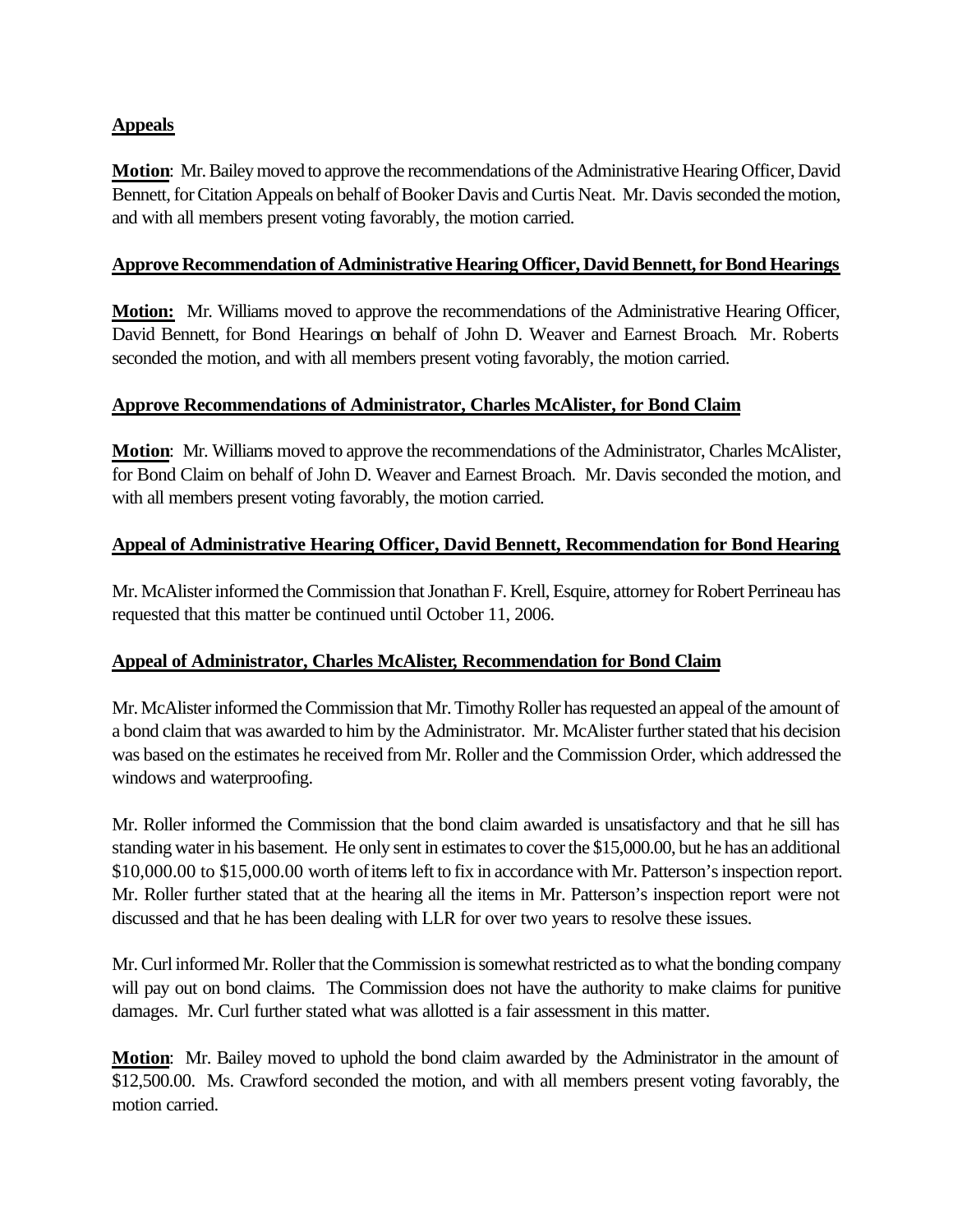# **Request for Reinstatement of License**

Dennis Keisler – Although the record shows that he was properly notified of this appearance he did not appear at the appointed time and no action was taken.

William T. Easley– Mr. McAlister informed the Commission that Mr. Easley is requesting that his license be reinstated without examination. Mr. Easley's license expired on June 30, 1998.

Mr. Easley stated that he allowed his license to lapse because he was working with another contractor at the time, and he was under the impression that the company he was working for was paying his renewal fees.

Mr. Curl advised Mr. Easley that we license individuals not companies. The current state law requires that if a license is in an inactive status for more than three years, the person shall file a new application as in the case of the issuance of an original license and is required to take and successfully complete the examination. Therefore, the Commission has no authority to grant the request.

# **Application Reviews**

Dana Coble – Mr. McAlister informed the Commission that Ms. Coble,  $d/b/a$  Portrait Homes, submitted her renewal application and had answered "yes" to a question concerning mechanic liens. Mr. Steve Smith, attorney for Ms. Coble, stated that DC Electric provided certain labor in connection with improvements as to the electrical systems in a customer's home. Graybar Electric Company, Inc. and Hagemeyer North American provided material used by DC Electric in the installation of the electrical systems and improvements. DC Electric filed a lien to protect its interests and Portrait Homes was also named in the lien. Portrait Homes has been working diligently with these companies in an attempt to resolve this matter, and has bonded the lien.

**Motion**: Mr. Bailey moved to issue Ms. Coble's license at this time. Mr. Roberts seconded the motion, and with all members present voting favorably, the motion carried.

Terry L. Powell – Mr. McAlister informed the Commission that he spoke with Mr. Powell and that this issue has been resolved.

Frank Sanders – Mr. McAlister informed the Commission that Mr. Sanders is requesting reinstatement of his registration. Mr. Sanders has a judgment against him in the amount of \$7,555.00, and is in noncompliance with a Consent Agreement. The Consent Agreement stated that the Respondent's registration shall be publicly reprimanded. Respondent's registration is hereby suspended indefinitely, stayed until June 30, 2006, and permanently stayed if respondent provides evidence that he has satisfied the judgment in full, prior to June 30, 2006.

Mr. Sanders stated that he cannot provide evidence that he has satisfied the judgment, although he has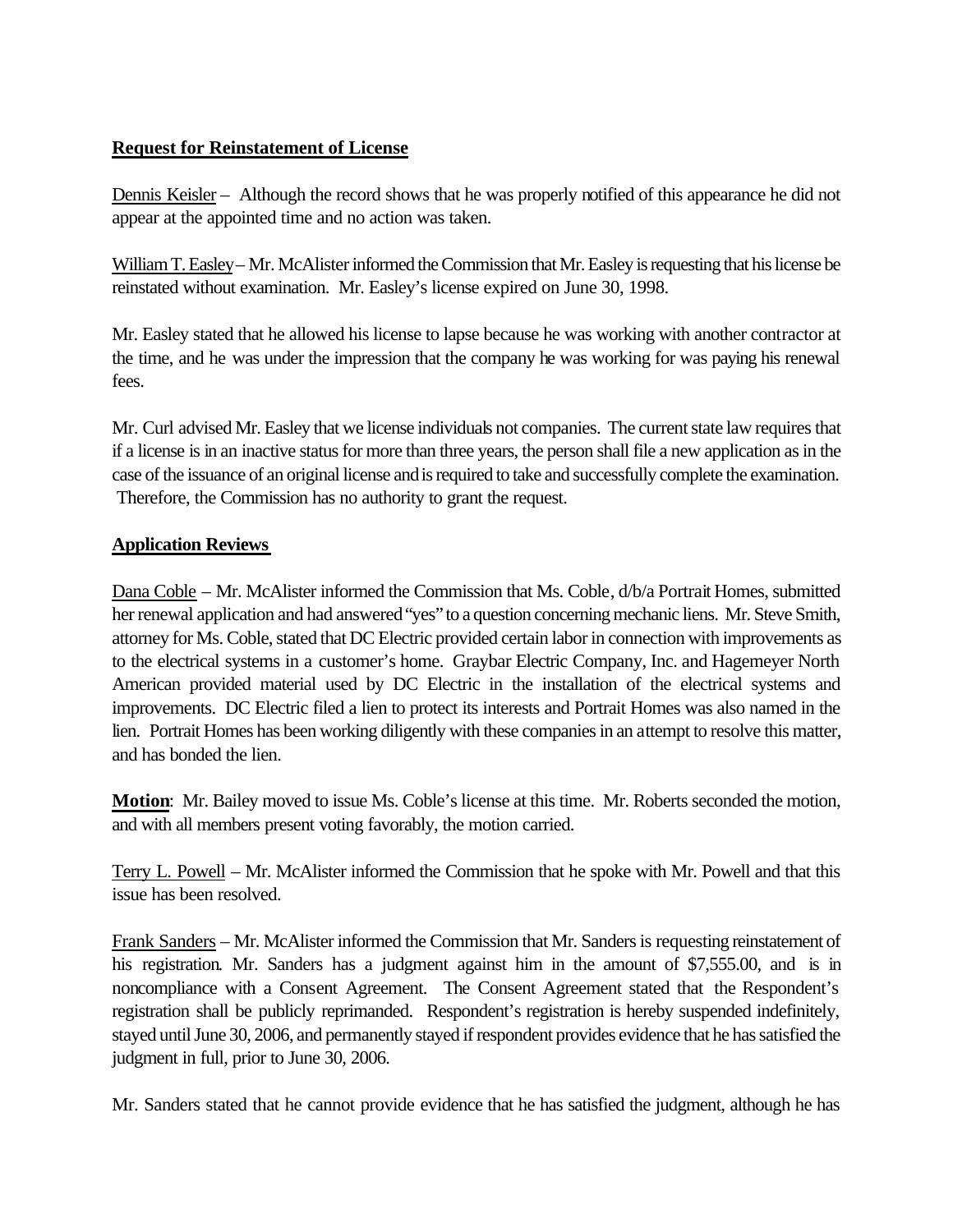copies of money orders paid to Ms. Carmen Free in the amount of \$2,800.00. Mr. Sanders said that he has satisfied all but \$200.00 of the judgment, but he does not have all of the receipts.

**Motion**: Ms. Crawford moved to renew Mr. Sander's registration at this time. Mr. Bailey seconded the motion, and with all members present voting favorably, the motion carried.

Wade R. Periminter - Mr. McAlister informed the Commission that Mr. Periminter had surgery and has requested a continuance in this matter until October 11, 2006.

Jay Christopher Cole - Mr. McAlister informed the Commission that Mr. Cole has submitted an application for a residential builder's license. Mr. Cole has a previous history of criminal convictions, for which he currently is on parole until March 1, 2009. Mr. Cole's parole officer has provided a letter on Mr. Cole's behalf in support of the application.

Mr. Cole informed the Commission that he is willing to submit to any other conditions as the Commission may desire from time to time, to assure continued fitness and qualifications for a license.

**Motion**: Mr. Bailey moved to approve Mr. Cole's application and that he be issued a license to engage in the business of residential building in this State in a probationary status, provided Applicant faithfully complies with the following terms and conditions of probation, which shall continue in effect for a period of not less than three years and until further Order of the Commission, and the following pre-conditions for licensure are met. Mr. Davis seconded the motion, and with all members present voting favorably, the motion carried.

- a) Applicant shall be an active participant in the activities of Alcoholics Anonymous (AA) or Narcotics Anonymous (NA). Applicant shall ensure that his AA or NA sponsor provides regular written reports directly to the Commission relating Applicant's activities and compliance with this Agreement. Said reports shall be submitted on or before the first day of October and every third month thereafter. Said reports shall include an assessment of Applicant's commitment to sobriety, regular attendance and participation in the activities of the support group, and adherence to the terms of this Agreement. The sponsor shall immediately notify the Commission of any failure by Applicant to remain active in the support group, to maintain sobriety, or to comply with the terms and conditions of this Agreement. Applicant shall provide a copy of this Agreement to the AA or NA sponsor.
- b) Applicant annually shall provide a copy of his current criminal record as maintained by the State Law Enforcement Division (SLED). Said SLED report must be submitted directly to the Commission on or before the first day of July of each year.
- c) Applicant shall comply with all state and federal laws, including those governing residential building and residential specialty contracting.
- d) Applicant shall appear and report to the Commission as requested by the Commission.

Edward Kozek – Mr. McAlister informed the Commission that Mr. Kozek d/b/a Lone Oak disclosed on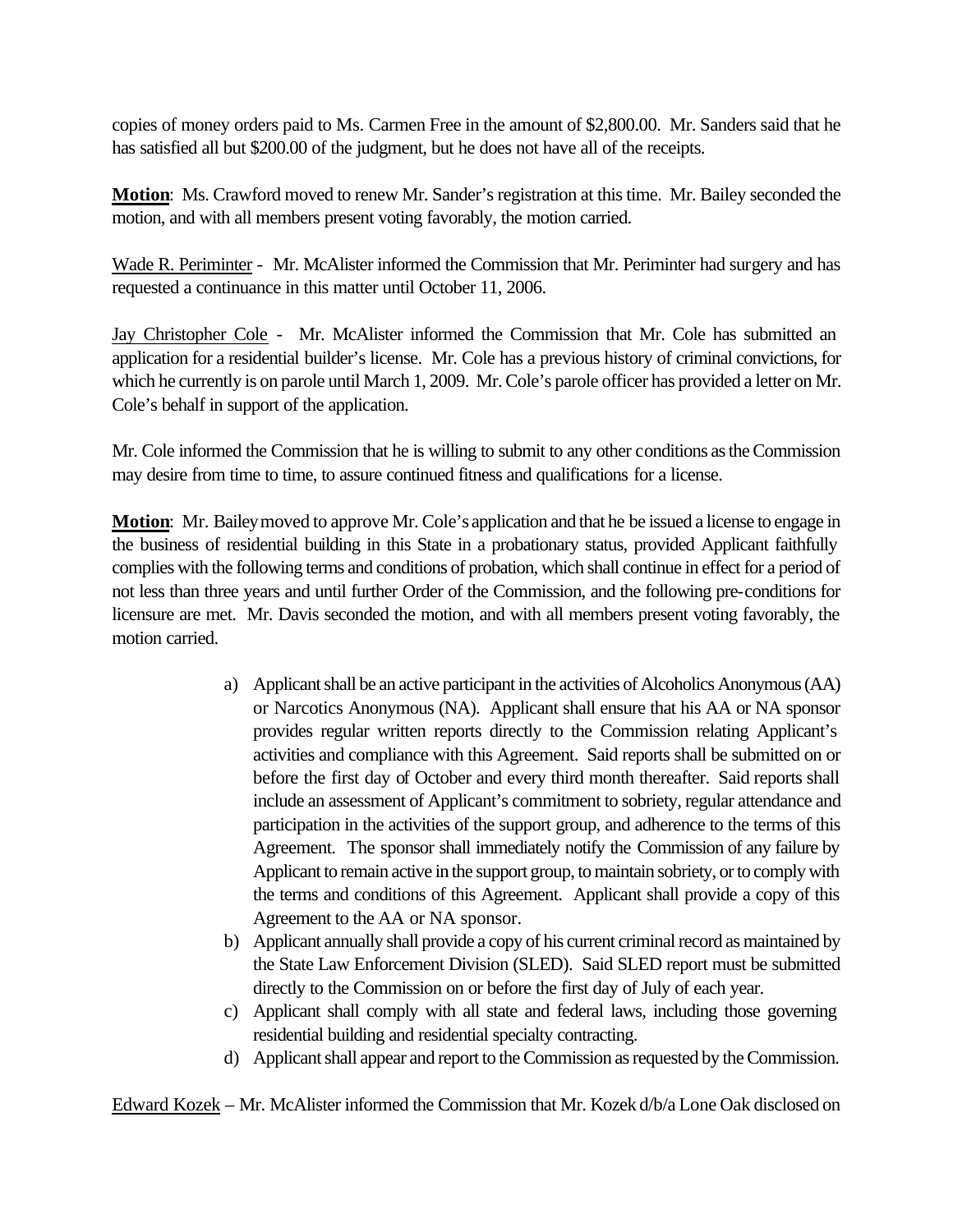his renewal form that four mechanic's liens have been filed against Lone Oak during the past year. All four liens were filed by G&S Supply Co., Inc. alleging that it is entitled to payment of subcontract balances for work performed on four different projects. Lone Oak is currently in litigation with G&S Supply in connection with the work and material it supplied to those projects. Mr. McAlister further stated that James E. Weatherholtz, attorney for Mr. Kozek filed cash bonds releasing the properties from these mechanic's liens in three cases, and has filed a formal Offer of Settlement to pay the full balance on the fourth lien. Based on the information submitted Mr. McAlister approved Mr. Kozek's license for renewal.

Christopher Scott Strickland – Although the record shows that Mr. Strickland was properly notified of this appearance he did not appear at the appointed time and no action was taken.

Arthur Lindsey, Sr. – Although the record shows that Mr. Lindsey was properly notified of this appearance he did not appear at the appointed time and no action was taken.

Kenneth Cheshier – Mr. McAlister informed the Commission that Kenneth Cheshier, d/b/a Five Star Builders, disclosed on his renewal form that he has an outstanding judgment filed against Five Star Builders, Inc. by Builders Mutual Insurance Company in the amount of \$5,850.00.

Mr. Cheshier stated that he had some hard times and had gotten behind in his finances, and that he needs his license in order to continue to work and generate income to pay off this judgment. Mr. Cheshier informed the Commission that he has hired an attorney and is trying to work out a payment plan with Builders Mutual Insurance Company.

**Motion**: Ms. Crawford moved to renew Mr. Cheshier's license at this time. Mr. Roberts seconded the motion, and with all members present voting favorably, the motion carried.

# **New Business**

Mr. McAlister and Mr. Curl reported on the NASCLA Convention in Scottsdale, Arizona. Mr. Curl stated that NASCLA is working on preparing a national exam. A committee was formed to gather information on residential construction to create a national data base.

Mr. Curl informed the Commission that NASCLA inducted Charles McAlister, John Watkins, Ron Galloway and Earl Catoe into the NASCLA Hall of Fame. Mr. McAlister stated that John Curl has served on the board of directors and was elected secretary of NASCLA.

Ms. Crawford stated that he has received a call from one licensee concerning the reviewed financial statement approved by the Commission. Ms. Dantzler informed the Commission if they receive calls concerning the reviewed financial statement to inform the licensee to talk with a Certified Public Accountant. Mr. Curl stated that the intent of the Commission was to have all licensees to purchase surety bonds.

Mr. McAlister informed the Commission that the Office of Investigation and Enforcement has questioned the Commission's position on having building officials enforce the Residential Construction Standards. Mr.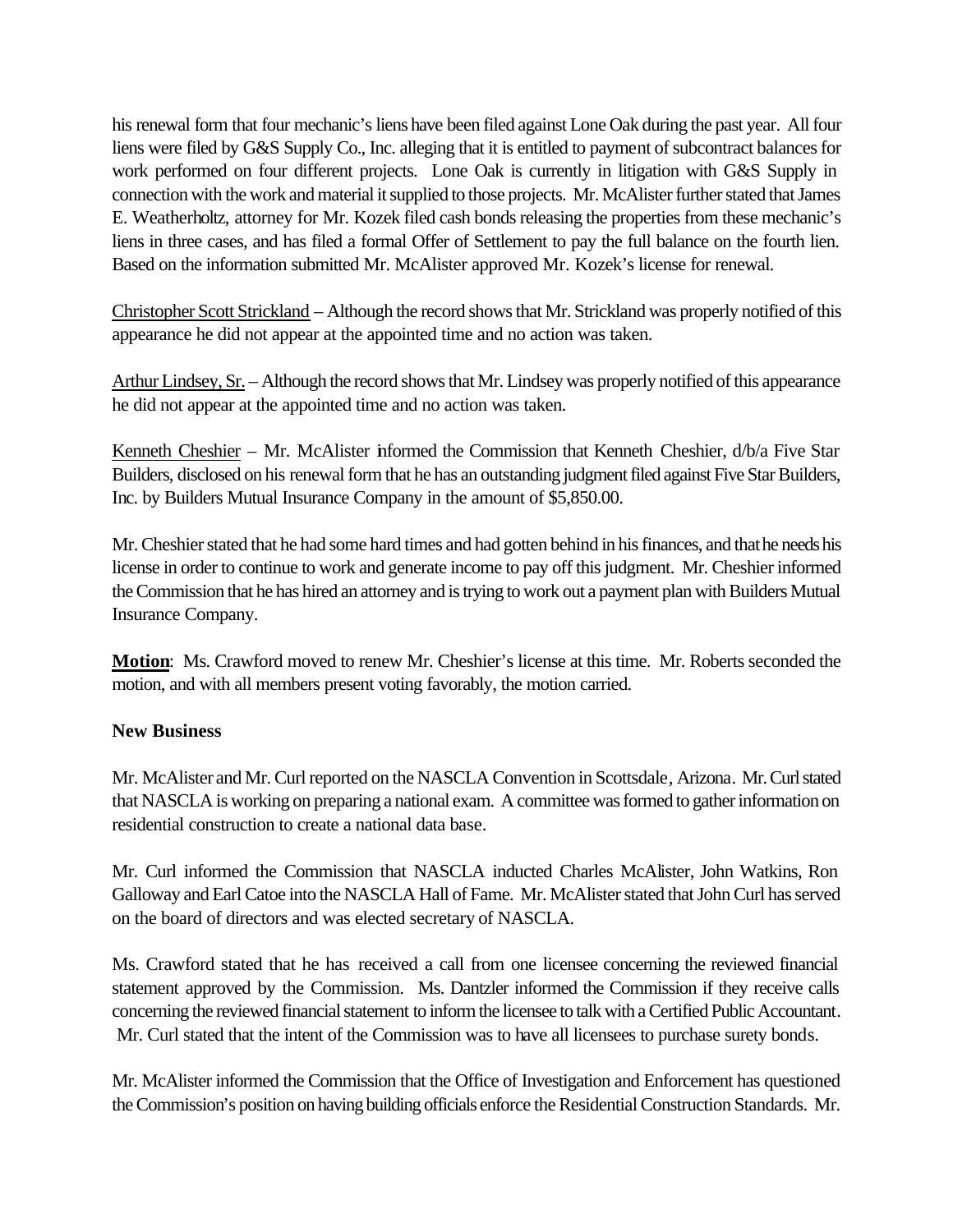Curl stated that the Commission does not have the authority to make building officials enforce the Residential Construction Standards because each jurisdictionhas different ordnances. Mr. McAlister stated that when he is questioned about the standards that he sends the building official a letter informing them that the Commission has adopted the Residential Construction Standards and that it is now in the law.

Mr. Charles Ido informed the Commission that Section 40-59-110 makes a brief reference to the Residential Construction Standards as adopted by the Commission. If the statue says that the building official has the authority to investigate standards, but it is not mandatory that they investigate standard items. It varies from jurisdiction to jurisdiction and when one county will not investigate the standards OIE has to send an investigator out to investigate the same complaint. Mr. McAlister stated that Mr. Ido wants the Commission to write a letter to the building officials informing them that they do have the authority to investigate complaints using the Residential Construction Standards under state law.

Mr. Curl stated that staff could inform the building officials that the Commission has adopted the Residential Construction Standards and will support the local building officials if they cite standard items in their reports.

Mr. McAlister informed the Commission that the Office of General Counsel has to have a trades person sit on the Investigative Review Committee (IRC), and that he is not longer qualified to sit on the IRC as a trades person. Mr. McAlister has asked, Bill Patterson a former LLR investigator, to sit on the IRC and would like for the Commission's approval of Mr. Patterson.

**Motion**: Mr. Davis moved to approve Bill Patterson as a trades person to serve on the IRC. Ms. Crawford seconded the motion, and with all members present voting favorably, the motion carried.

Mr. Roberts informed that Commission that general contractors are having problems pulling permits for subcontractors from the local building officials in Anderson County. Mr. McAliser asked Mr. Roberts to write him a letter requesting this matter be looked into.

# **Absence of Member:**

Mr. McAlister reported that Frank Clark is attending a fall board meeting with the Home Builders Association and has requested that he be excused.

**Motion:** Ms. Crawford moved to excuse Mr. Clark's absence. Mr. Williams seconded the motion, and with all members present voting favorably, the motion carried.

## **Unfinished Business**

# None **Adjournment**

There being no further business, the business meeting for September 13, 2006 concluded at 12:45 p.m.